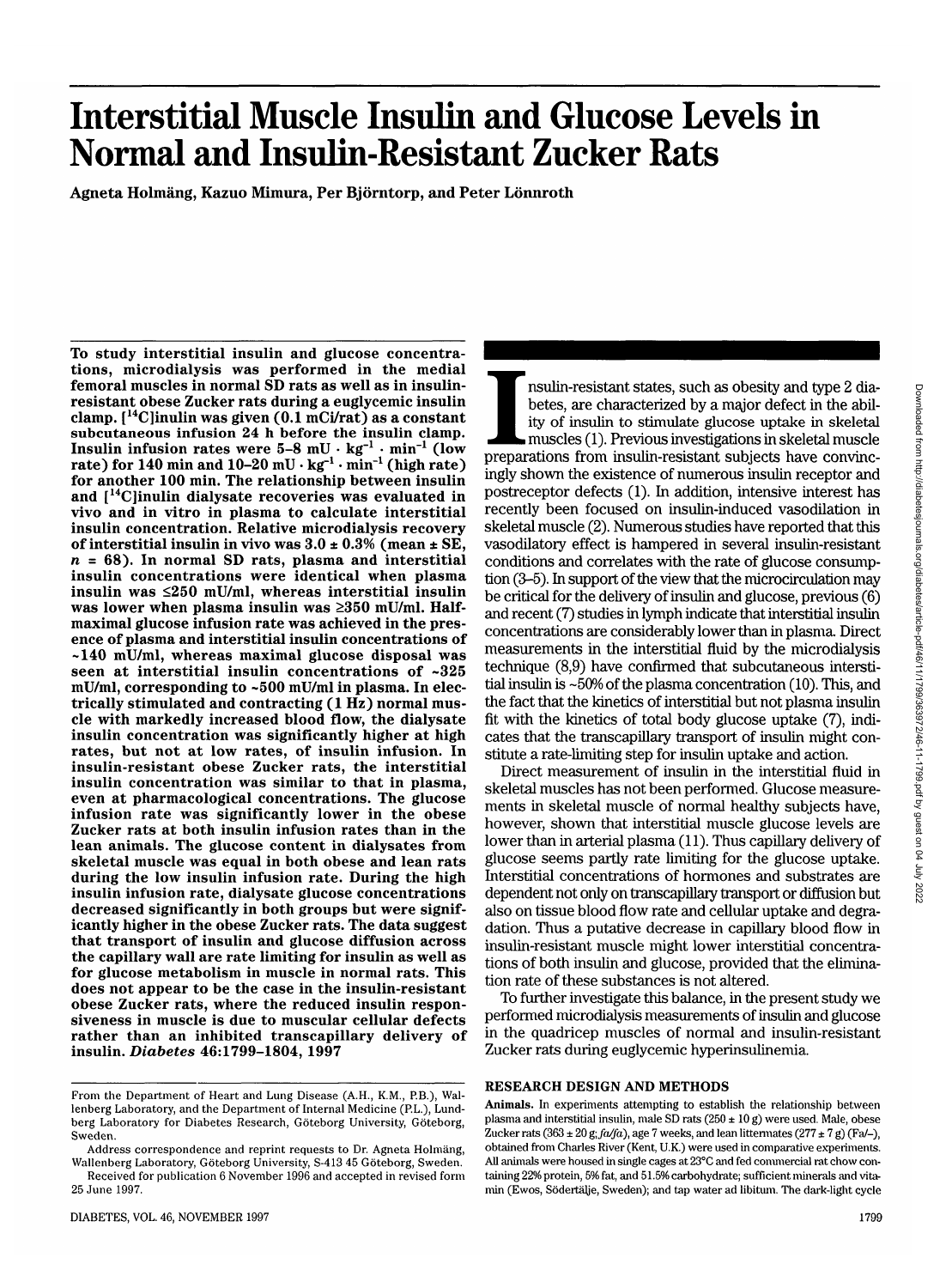

**FIG. 1.** *A:* **relationship between steady-state plasma and interstitial insulin concentrations in rat femoral muscle during euglycemic hyperinsulinemic clamping conditions.** *B:* **relationship between interstitial insulin concentrations estimated in femoral muscle and total-body glucose uptake. Data are means from two microdialysis catheters in 18-20 rats, each given two insulin infusion rates (8 mU • kg'<sup>1</sup> • min "'and 12-20 mU**  $\cdot$ **kg**<sup>-1</sup>  $\cdot$  min<sup>-1</sup>).

was 12:12 h, and the rats were kept under these conditions for at least 1 week before experiments.

The study was approved by the Animal Ethics Committee of Goteborg University.

**Study protocol.** The rats were anesthetized with diethyl ether, and an osmotic minipump was implanted subcutaneously (Alzet 2001D; Alza, Palo Alto, CA) containing 14C-inulin (Amersham, U.K.) given as a constant infusion (0.1 mCi/rat) 24 h before the clamp study was initiated.

The euglycemic clamp technique (12,13) was used as described previously (14). In brief, rats were anesthetized with thiobutabarbital sodium salt (Inactin; RBI, Natick, MA) intraperitoneally, and catheters were inserted into the right jugular vein for infusions and into the left carotid artery for blood sampling. Body temperature was maintained at 37°C with a heating blanket and a rectal probe. While euglycemia was maintained at ~7 mmol/1 plasma glucose concentrations, insulin (Actrapid Human; Novo Nordisk, Copenhagen, Denmark) was infused at submaximal insulin concentrations ( $5$  or  $8$  mU  $\cdot$  kg<sup>-1</sup>  $\cdot$  min<sup>-1</sup>) for 140 min, followed by a higher insulin concentration (10–20 mU  $\cdot$  kg<sup>-1</sup> min<sup>-1</sup>) or 20 mU  $\cdot$  kg<sup>-1</sup> min<sup>-1</sup> (comparative study) for another 100 min. Euglycemia was maintained by simultaneously infusing a 20% glucose in saline solution at a rate guided by repeated plasma (30 ml) sampling. A total of <2 ml blood was used for these determinations, compensated for by the infusion volumes.

When indicated, the soleus and extensor digitorum longus muscles and the retroperitoneal adipose tissues were dissected out and weighed.

**Electrical stimulation of the sciatic nerve.** A subgroup of SD rats  $(n = 6)$ undergoing a two-step insulin clamp according to the above protocol were subjected to electrical stimulation of the sciatic nerve on one side. The sciatic nerve of each hind limb was exposed through a lateral incision in the thigh. A bipolar electrode was placed adjacent to the sciatic nerve in one limb. The exposure of the other nerve served as a sham control. The bipolar electrode (Grass Instruments, Quincy, MA) was connected to a Grass S6 stimulator (Grass Instruments). The euglycemic hyperinsulinemic glucose clamp technique was used as described above. During the last 50 min (steady state) of the clamp, samples of the muscle interstitial fluid from both legs were collected, and the medial femoral muscle of one hind limb was stimulated electrically, using square-wave pulses of 0.1-ms duration, at a frequency of 1 Hz. The voltage was adjusted (0.3-0.6 V) to give a standardized intensity of contraction.

**Measurement of blood flow.** After completion of electrical stimulation in the subgroup of rats described above, blood flow in the individual muscles was estimated using the radioactive microsphere technique (15), with  $57$ Co microspheres (specific activity 11.5 mCi/g in 10% dextran with 0.01% Tween 80; New England Nuclear, Boston, MA). The suspension of microspheres was injected into the left heart ventricle and immediately followed by a flush with 0.4 ml saline. The muscles of the hind limb (tibialis anterior, extensor digitorum longus, gastrocnemius white and red, soleus, and plantaris), heart, kidney, and spleen were excised immediately thereafter. Regional blood flow (Q) to the lower leg was calculated as the average radioactivity of all the muscles and expressed as  $ml \cdot 100$  g tissue<sup>-1</sup>  $\cdot$  min<sup>-1</sup>. Injections giving more than 10% difference in blood flow between the kidneys, taken as evidence of inadequate distribution of microspheres, were excluded (15,16).

**Microdialysis.** The microdialysis technique has been described previously (9,10). Briefly, two 12-mm microdialysis catheters (BAS, 50 kD molecular weight cut-off; BAS, Indianapolis, IN) were inserted into the medial femoral muscle, one in each leg. After connecting the catheter inlet to a precision pump (Carnegie, Stockholm, Sweden), the system was perfused with 1% bovine albumin in isotonic saline at a rate of 1 µl/min. Starting 40 min after insertion of the two catheters, samples of the interstitial fluid were collected every 50 min.

**Calculation of interstitial insulin concentrations.** The insulin concentration in the interstitial fluid was calculated by means of an external reference with the use of  $[14C]$ inulin infused subcutaneously for 24 h (see above). The recoveries of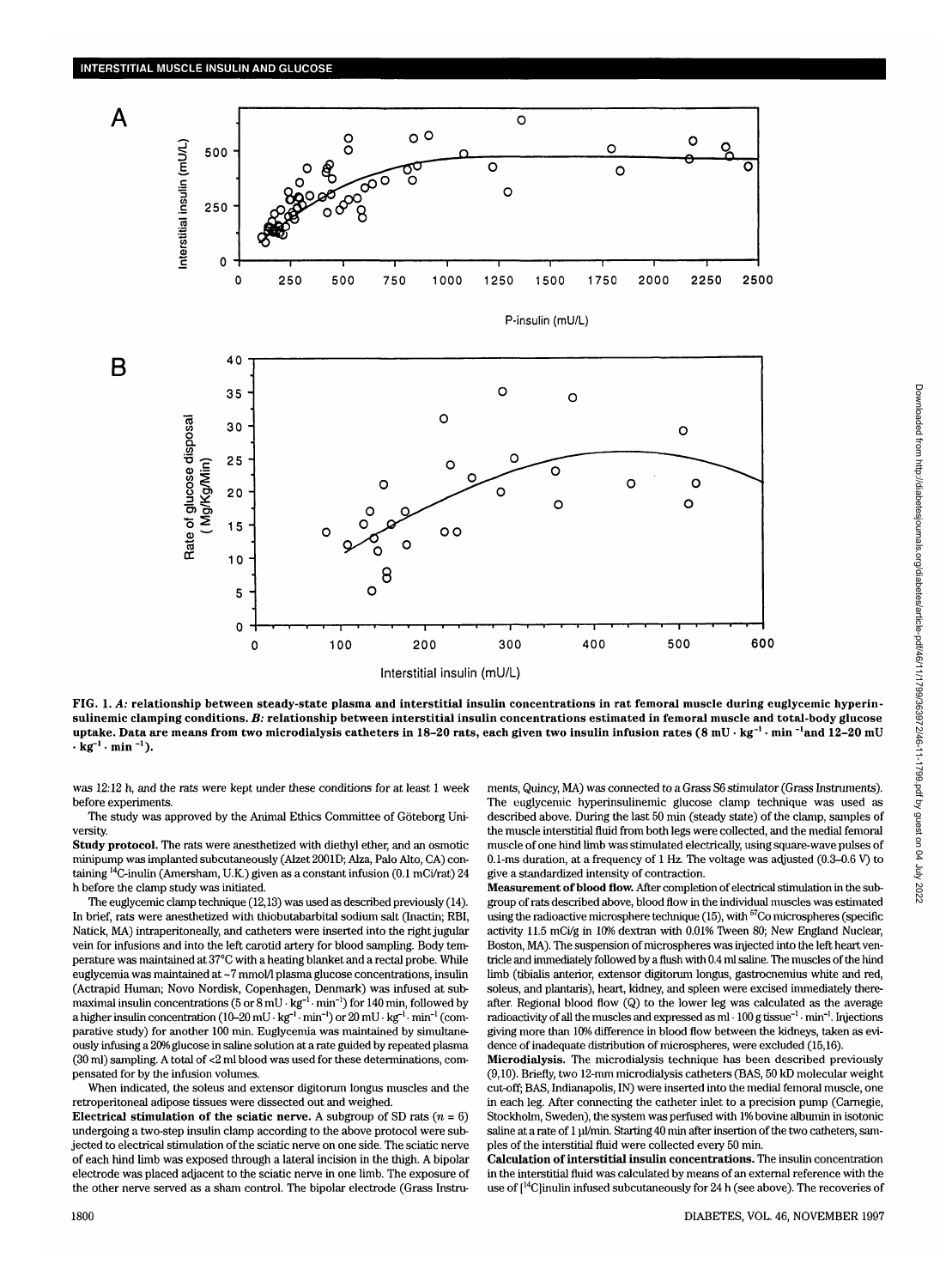Relationship between plasma and dialysate insulin concentrations during hyperinsulinemic-euglycemic clamp in rats *(n* = 6) undergoing electrical stimulation of the right sciatic nerve

|                                                                                                                         |                               |                                    | Dialysate insulin $(\mu U/ml)$       |
|-------------------------------------------------------------------------------------------------------------------------|-------------------------------|------------------------------------|--------------------------------------|
| Clamp                                                                                                                   | Plasma insulin (µU/ml)        | Contracting                        | Noncontracting                       |
| $5 \text{ mU} \cdot \text{kg}^{-1} \cdot \text{min}^{-1}$<br>$10 \text{ mU} \cdot \text{kg}^{-1} \cdot \text{min}^{-1}$ | $176 \pm 11*$<br>$318 \pm 15$ | $3.36 \pm 0.17$<br>$5.31 \pm 0.64$ | $3.35 \pm 0.33$<br>$3.14 \pm 0.16$ † |

Data are means ± SE. \*P < 0.001 when plasma insulin concentrations were compared during 5 and 10 mU  $\cdot$  kg<sup>-1</sup>  $\cdot$  min<sup>-1</sup> euglycemic clamp;  $\dagger P < 0.01$  when contracting and noncontracting legs were compared during  $10$  mU  $\cdot$  Kg<sup>-1</sup>  $\cdot$  min<sup>-1</sup> euglycemic clamp.

both [<sup>14</sup>C]inulin and insulin in dialysates obtained in vivo were compared, while the interstitial concentration of  $[{}^{14}$ C]inulin was assumed to be the same in plasma. To characterize the different diffusion properties and to correct for differences in binding of the compounds to the catheter, identical experiments were performed where [14C]inulin and insulin were dialyzed in plasma at 37°C in vitro. Results from seven such in vitro experiments demonstrated that the relative recoveries of  $1^{14}$ C]inulin and insulin in microdialysates were  $0.22 \pm 0.01$  and  $0.03 \pm 0.01$ , respectively. The corresponding [14C]inulin recovery in experiments performed in vivo was  $0.22 \pm 0.04$ . The interstitial insulin concentration was then calculated in each animal according to the following formulas:

in vivo: 
$$
F(1) = \frac{dpm (dialysate)}{dpm (plasma) \cdot insulin concentration (dialysate)}
$$
  
in vitro: 
$$
F(2) = \frac{dpm (dialysate) \cdot insulin concentration (plasma)}{dpm (plasma) \cdot insulin concentration (dialysate)}
$$

 $F(1) \cdot F(2) =$  interstitial insulin concentration

Because the in vitro dialysate recovery of [14C]inulin and insulin in plasma was identical to that estimated in vivo, a recovery factor for microdialysis of insulin could be calculated. The in vivo relative recovery of insulin in microdialysates was  $3.0 \pm 0.3$  (mean  $\pm$  SE; range 1.4–4.2%,  $n = 68$ ). This is considerably less than previously achieved with a different ultrafiltration dialysis membrane (10). The present technique, however, is more convenient because ultrafiltration leakage of perfusate is less abundant.

To further validate the use of this external reference calibration technique in rat muscle, recovery of glucose was estimated using an external reference  $(1<sup>14</sup>C)$  and the equilibration calibration method  $(9)$ . Calculated recoveries for glucose were similar between these methods (data not shown).

**Analytical methods.** Blood was collected in heparinized microtubes and centrifuged immediately in a Beckman microfuge (Beckman, Palo Alto, CA). Plasma and dialysate glucose concentrations were measured enzymatically with a YSI Model 2700 SELECT (Yellow Springs Instruments, Yellow Spring, OH). Radioactivity was determined in a liquid scintillation counter (1217 Rackbeta; LKB, Uppsala, Sweden). Endogenous and exogenous insulin concentration was measured with equal efficiency by means of a double-antibody radioimmunoassay (Pharmacia, Uppsala, Sweden).

**Statistical analyses.** Statistical methods used were Student's *t* test and, when several comparisons were performed, analysis of variance. Fisher's least significant differences test was used for post-hoc analyses.

#### **RESULTS**

Figure 1 depicts the relationship between plasma and interstitial insulin in normal SD rats during euglycemic hyperinsulinemia. Nonlinear regression analyses show that the relationship is curvilinear, and that interstitial insulin deviates from plasma insulin levels when the latter are above ~250 mU/ml (Fig. LA). Furthermore, interstitial insulin concentrations did not exceed -5-600 mU/ml, even in the presence of very high plasma insulin concentrations (Fig. 1A). The relationship between interstitial insulin concentrations and the glucose infusion rate is depicted in Fig. *IB.* The data show that half maximal glucose infusion rate occurred in the presence of an interstitial insulin level of  $\sim$ 140 mU/ml, whereas maximal glucose infusion was achieved at  $\sim$ 325 mU/ml. According to the data depicted in Fig. L4, the corresponding plasma insulin concentrations were -140 and -500 mU/ml, respectively.

Tables 1 and 2 show data obtained in rats undergoing unilateral electrical stimulation of the sciatic nerve during a two-step hyperinsulinemic glucose clamp. During the low rate of insulin infusion, the dialysate concentration of insulin was similar in samples obtained from both legs. During the higher rate of insulin infusion, the insulin concentration in dialysates collected from electrically stimulated muscle was significantly higher than that from the contralateral muscle (Table 1). Also, muscle blood flow was markedly increased on the electrically stimulated side (Table 2).

The obese Zucker rats had a significantly higher total body weight than the lean animals, and the former's retroperitoneal fat depot weight was significantly increased (Table 3). The respective weights of extensor digitorum longus and soleus muscles were comparable in both groups of animals (data not shown). Samples from the tail vein showed that obese Zucker rats had significantly higher plasma concentrations of glucose, lactate, and insulin than controls (Table 3).

#### TABLE 2

Blood flow (ml · 100 g<sup>-1</sup> · min<sup>-1</sup>) in contracting and noncontracting muscle during 10 mU · kg<sup>-1</sup> · min <sup>-1</sup> insulin infusion in rats (*n* = 6)

|                   | Tibialis<br>anterior | Extensor digitorum Gastrocnemius<br>longus | white            | Gastrocnemius<br>red | <b>Soleus</b>               | <b>Plantaris</b> |
|-------------------|----------------------|--------------------------------------------|------------------|----------------------|-----------------------------|------------------|
| Contracted leg    | $28.1 \pm 4.0^*$     | $36.4 \pm 6.1*$                            | $24.0 \pm 5.5^*$ | $28.3 + 7.7*$        | $24.1 \pm 5.7^*$            | $22.5 \pm 3.7*$  |
| Noncontracted leg | $7.8 \pm 1.1$        | $8.9 \pm 2.1$                              | $6.2 \pm 0.7$    | $7.6 \pm 1.1$        | $10.3 \pm 1.3$ <sup>+</sup> | $8.3 \pm 1.3$    |

Data are means  $\pm$  SE. \*P < 0.01, contracted leg versus noncontracted leg.  $\uparrow$ P < 0.05, tibialis anterior and white gastrocnemius versus soleus of noncontracted leg.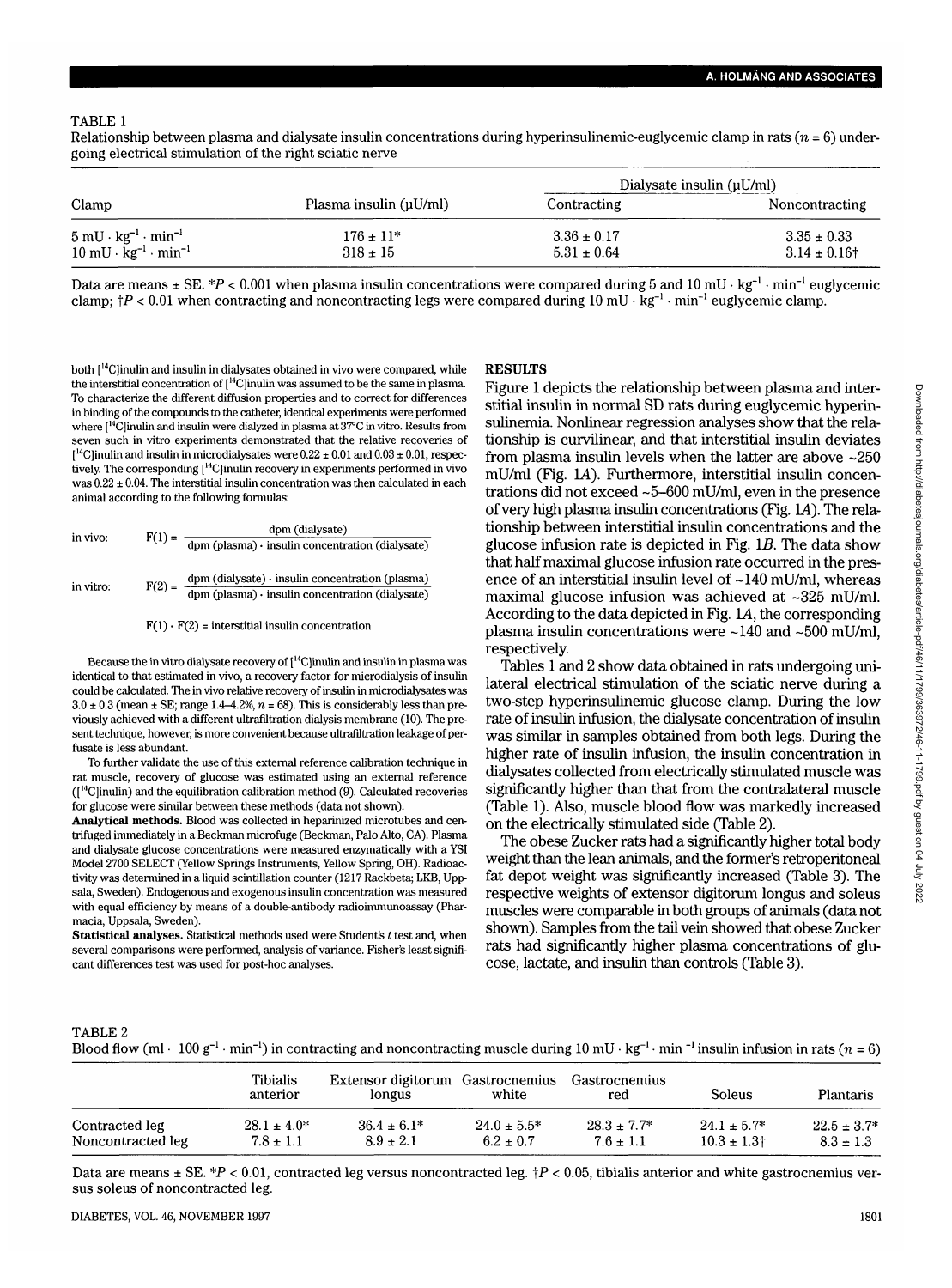# TABLE 3

Total-body and retroperitoneal adipose tissue weights and plasma glucose, insulin, and lactate in obese and lean Zucker rats

|              | $\boldsymbol{n}$ | Body weight (g) | Retroperitoneal<br>(g) | Plasma glucose<br>(mmol/l) | Plasma insulin<br>$(\mu U/ml)$ | Plasma lactate<br>(mmol) |
|--------------|------------------|-----------------|------------------------|----------------------------|--------------------------------|--------------------------|
| Lean         | 10               | $277 + 7$       | $1.27 \pm 0.15$        | $5.2 \pm 0.2$              | $6 \pm 0.3$                    | $2.4 \pm 0.20$           |
| <b>Obese</b> | 10               | $363 \pm 20*$   | $5.81 \pm 0.43$        | $8.2 \pm 0.5$ <sup>+</sup> | $40 \pm 5.0$ †                 | $3.6 \pm 0.40*$          |

Data are means  $\pm$  SE.  $*P < 0.01$ ;  $\uparrow P < 0.001$ .

Data from insulin measurements in normal and insulinresistant Zucker rats are given in Table 4. In normal rats, muscle interstitial and plasma insulin were similar during infusion of the low insulin concentration. At higher plasma concentrations of insulin, interstitial insulin was significantly lower than plasma insulin in normal, but not in obese, rats (Table 4).

In obese Zucker rats, the glucose disposal rate during infusion of the low insulin concentration was significantly lower than that in lean animals (Fig. 2). Moreover, the net increase in glucose disposal rate during the high delivery rate of insulin was significantly lower in obese Zucker rats than in the normal animals. Plasma and interstitial insulin concentrations were similar during infusion of both low and high insulin concentrations in the obese Zucker rats. Consequently, interstitial insulin was significantly higher in skeletal muscle of obese Zucker rats than in normal animals (Table 4).

Plasma glucose at steady state was equal in both groups of animals throughout the insulin clamp (Table 5). The glucose content in dialysates from skeletal muscle was equal in both animal groups during the low insulin concentration. During infusion of the high insulin concentration, dialysate glucose concentrations decreased significantly in both groups of rats (Table 5). However, dialysate glucose concentrations were significantly higher in obese Zucker rats than in normal rats (Table 5).

Control measurements of the percentage recovery of plasma [14C]inulin in dialysates demonstrated the maintenance of steady state microdialysis conditions in both groups of rats (Table 6).

# **DISCUSSION**

**Estimation of interstitial insulin concentration.** The present study is the first to report on the regulation of insulin in the interstitial fluid of skeletal muscles. Estimation by microdialysis of interstitial fluid during hyperinsulinemia clearly showed that the insulin level differs significantly from that in the plasma. In the present study, muscle microdialysis was also performed in muscles during electrical stimulation of the sciatic nerve. The data show that muscle contraction and the concomitant increase of blood flow increase the dialysate content of insulin only during the high rate of insulin infusion. These data are clear evidence that muscle interstitial insulin concentrations are lower than plasma concentrations only during the infusion of the high insulin concentration. Furthermore, the fact that dialysate concentration of insulin was not affected by electrical stimulation during lower insulin infusion rates rules out any tentative influence of muscle contraction on the microdialysis recovery of ambient insulin. Instead, the influence of higher blood flow to overcome the capillary barrier for insulin delivery to the muscle cells must be emphasized.

Transcapillary delivery of insulin to the interstitial space seems to be saturable, given that interstitial insulin concentrations were not higher than  $\sim$  5-600 mU/ml, even at very high plasma insulin concentrations  $(-2000 \text{ mU/ml})$ . This is in line with data presented from studies in lymph  $(6,7)$  and subcutaneous adipose (10) tissue. This may also concur with the view that transcapillary delivery of insulin is a saturable (17), active, receptor-mediated, and transendocytotic process (18). It must be noted, however, that the interstitial concentration is the net result of the balance between transcapillary delivery and elimination of insulin and, therefore, cannot give conclusive information on whether these processes might be regulated by the ambient insulin concentration. In a recent report where lymph and plasma insulin concentrations were measured in dogs, no such saturable process was detected (19). It is unclear whether the discrepancy in data obtained in that study may be explained by the differences in methods (lymph versus interstitial fluid) or reflect regional dif-

# TABLE<sub>4</sub>

Plasma and interstitial insulin concentrations  $(uU/ml)$  in obese and lean Zucker rats during euglycemic clamp at submaximal insulin concentrations (8 mU  $\cdot$  kg<sup>-1</sup>  $\cdot$  min  $^{-1}$ ) for 140 min followed by a higher insulin concentration (20 mU  $\cdot$  kg<sup>-1</sup>  $\cdot$  min  $^{-1}$ ) for 100 min

|                              |           |                  | $8 \text{ mU} \cdot \text{kg}^{-1} \cdot \text{min}^{-1}$ |                   | $20 \text{ mU} \cdot \text{kg}^{-1} \cdot \text{min}^{-1}$ |                         |
|------------------------------|-----------|------------------|-----------------------------------------------------------|-------------------|------------------------------------------------------------|-------------------------|
|                              | $\pmb{n}$ | $40 \text{ min}$ | 90 min                                                    | $140 \text{ min}$ | $190 \,\mathrm{min}$                                       | $240 \text{ min}$       |
| Plasma insulin( $\mu$ U/ml)  |           |                  |                                                           |                   |                                                            |                         |
| Lean                         | 10        | $192 \pm 20$     | $203 \pm 17$                                              | $228 + 38$        | $524 \pm 82$                                               | $574 \pm 188$           |
| <b>Obese</b>                 | 10        | $250 \pm 22$     | $314 \pm 57$                                              | $330 \pm 34$      | $584 \pm 87$                                               | $530 \pm 143$           |
| Interstitial insulin (uU/ml) |           |                  |                                                           |                   |                                                            |                         |
| Lean                         | 10        |                  | $183 \pm 27$                                              | $177 \pm 23$      | $398 \pm 68*$                                              | $360 \pm 71*$           |
| Obese                        | 10        |                  | $310 \pm 53$                                              | $353 \pm 46*$     | $578 \pm 126$ †                                            | $592 + 78$ <sup>+</sup> |

Data are means  $\pm$  SE. \*P < 0.05, interstitial versus plasma insulin concentrations;  $\uparrow$ P < 0.05, obese and lean animals.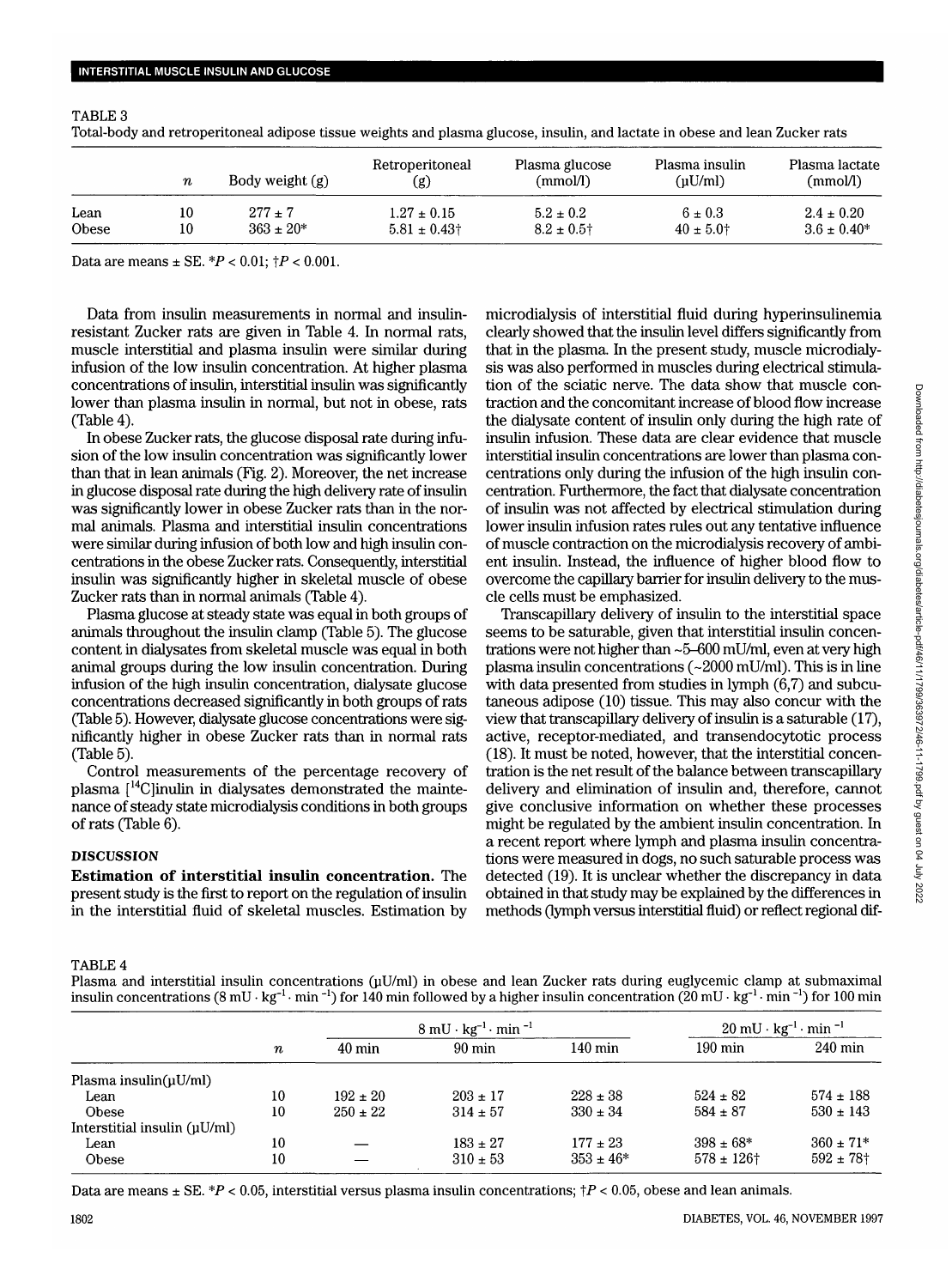

FIG. 2. Total-body glucose uptake during a hyperinsulinemic-euglycemic clamp in obese Zucker rats  $(\blacksquare)$  and their lean litter mates  $(\square)$ . The insulin infusion rate of  $8 \text{ mU} \cdot \text{kg}^{-1} \cdot \text{min}^{-1}$  was maintained between 40 and 140 min and then changed to 20 mU  $\cdot$  kg<sup>-1</sup>  $\cdot$  min <sup>-1</sup>. Data are means ± SE, *n* = 10. \*P < 0.001.

ferences in insulin delivery or elimination. Also, in contrast to previous lymph studies (6,7,20), we did not find any difference between plasma and interstitial insulin levels when these were lower than -250 mU/1. It might be speculated that the microdialysis technique itself partly destroys the capillary barrier, resulting in artifactually high interstitial insulin levels as well as local insulin resistance. This, however, is not a likely explanation for the discrepancy in the data, because the interstitial glucose levels were confirmed (11) to be lower than in plasma.

The finding that maximum glucose consumption occurred at plasma insulin concentrations of -500 mU/ml and interstitial insulin concentrations of -325 mU/ml indicates that saturation of the insulin transport system might be of limited physiological importance in normal rats. This was not further evaluated in this study because direct concentration/effect relationships were not obtainable.

It should be noted that the present data refer only to the relationship between plasma and interstitial concentrations of insulin at steady state, and that time kinetics of concentration changes were not recorded. Hence, the delayed kinetics for insulin concentration changes in the interstitial fluid as suggested from data obtained in the lymph (6,7) as well as in the subcutaneous tissue (10) were not emphasized.

Parallel experiments were also performed in normal and insulin-resistant obese Zucker rats. It may be noted that plasma insulin levels in these animals were considerably lower than those reported by others (21,22). The discrepancy in data may reflect differences in analytical techniques for insulin measurements, as well as differences in animal age. The present animals were age 7 weeks, and the insulin level was assayed with rat insulin as the internal standard. Regardless of differences in absolute insulin levels in the literature, it is clear that the obese animals we studied were insulin resistant (Fig. 2).

It is notable that the interstitial insulin concentration in the obese rats was similar to that in plasma, even at high concentrations (Table 3). Thus in this model of insulin resistance, transcapillary delivery of insulin does not seem to be rate limiting for insulin uptake, even at supraphysiological concentrations. In theory, this may be due to either enhanced capillary diffusion of insulin or reduced insulin elimination. The present data suggest that total-body insulin degradation was not altered in the insulin-resistant animals during the insulin clamp.

The finding of higher insulin levels in insulin-resistant muscles agrees with previous findings that lymph insulin in the leg was high in insulin-resistant dogs (23) and normal (not reduced) in obese human subjects (20). Altogether, the data from various models of insulin resistance suggest that the defect in insulin responsiveness resides in the muscle cells. **Glucose uptake in insulin-resistant muscles.** Calibration of the microdialysis recovery of glucose was not carried out in the present study. However, previous investigations in rat (24) and human skeletal muscle (11) have demonstrated that the interstitial glucose concentration is lower than in venous plasma. The present data show that the dialysate concentration, as a semiquantitative measure of interstitial glucose, was rapidly decreasing when plasma insulin levels (Table 4) and glucose disposal rates (Fig. 2) were increased. Control experiments in which the equilibrium calibration technique (9) was used have shown that, under identical conditions, the relative recovery of muscle glucose in dialysates is  $31 \pm 2\%$  (mean  $\pm$  SE,  $n = 24$ ). Thus the interstitial glucose levels in normal rats during low and high insulin infusion rates could be estimated to be  $3.0 \pm 0.4$  and  $1.5 \pm 0.2$ 

TABLE 5

Plasma and dialysate glucose concentrations (mmol/1) in obese and lean Zucker rats during euglycemic clamp at submaximal insulin concentrations (8 mU  $\cdot$  kg<sup>-1</sup>  $\cdot$  min  $^{-1}$ ) for 140 min followed by a higher insulin concentration (20 mU  $\cdot$  kg<sup>-1</sup>  $\cdot$  min  $^{-1}$ ) for 100 min

|                            |                  | $8 \text{ mU} \cdot \text{kg}^{-1} \cdot \text{min}^{-1}$ |                  |                   | $20 \text{ mU} \cdot \text{kg}^{-1} \cdot \text{min}^{-1}$ |                   |
|----------------------------|------------------|-----------------------------------------------------------|------------------|-------------------|------------------------------------------------------------|-------------------|
|                            | $\boldsymbol{n}$ | $40 \text{ min}$                                          | $90 \text{ min}$ | $140 \text{ min}$ | $190 \text{ min}$                                          | $240 \text{ min}$ |
| Plasma glucose (mmol/l)    |                  |                                                           |                  |                   |                                                            |                   |
| Lean                       | 10               | $7.1 \pm 0.29$                                            | $6.9 \pm 0.13$   | $6.5 \pm 0.23$    | $7.0 \pm 0.15$                                             | $6.6 \pm 0.4$     |
| <b>Obese</b>               | 10               | $7.6 \pm 0.35$                                            | $7.5 \pm 0.27$   | $7.1 \pm 0.20$    | $7.0 \pm 0.18$                                             | $6.9 \pm 0.1$     |
| Dialysate glucose (mmol/l) |                  |                                                           |                  |                   |                                                            |                   |
| Lean                       | 10               |                                                           | $0.95 \pm 0.11$  | $0.93 \pm 0.13$   | $0.58 \pm 0.07$ †                                          | $0.46 \pm 0.07$ † |
| <b>Obese</b>               | 10               |                                                           | $1.1 \pm 0.09$   | $1.0 \pm 0.05$    | $0.89 \pm 0.4*$                                            | $0.74 \pm 0.1$ *† |

Data are means  $\pm$  SE. \*P < 0.001 obese versus lean animals;  $\uparrow$ P < 0.001 dialysate glucose concentrations during infusion of submaximal versus maximal insulin concentrations.